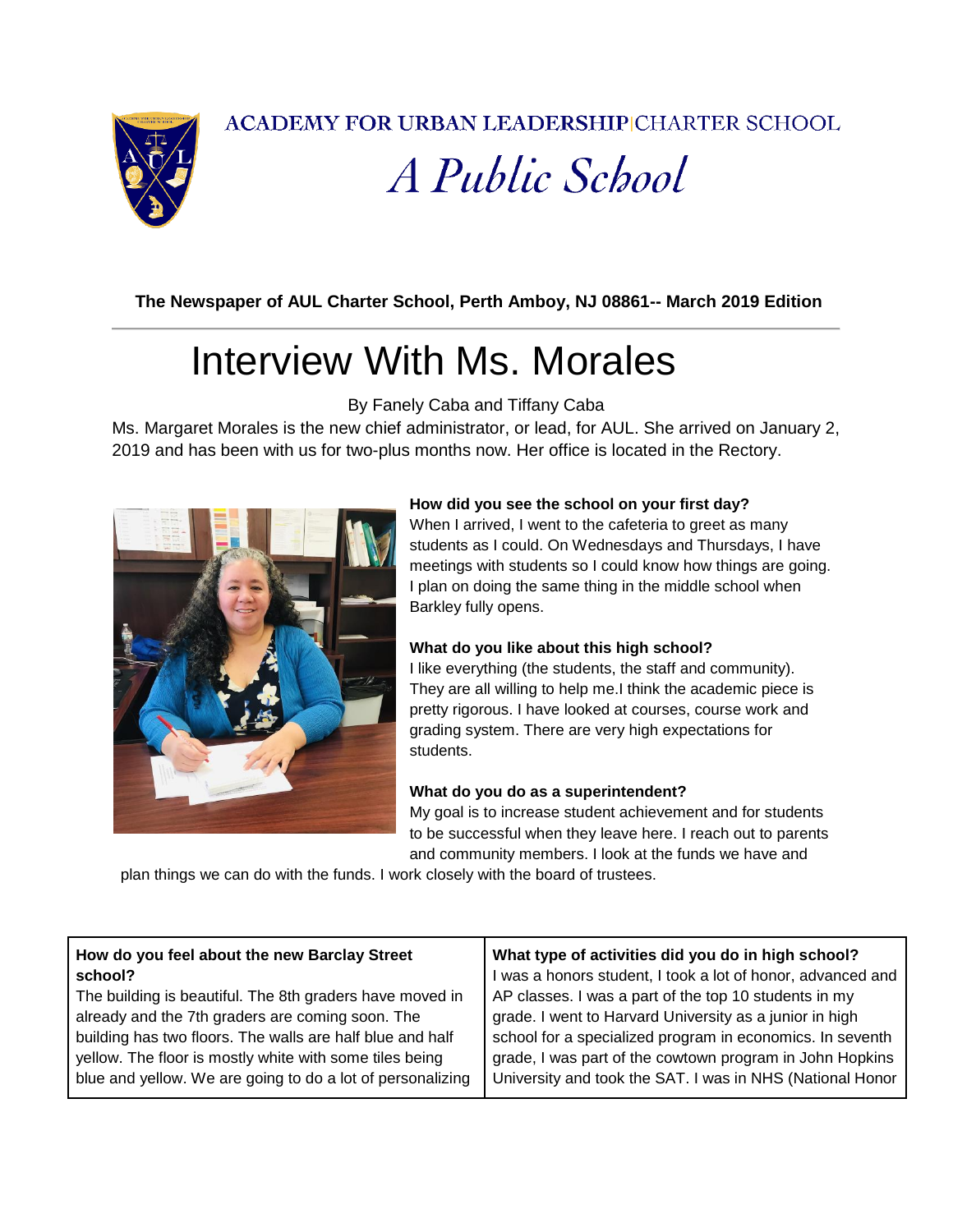. We want to add murals and the school logo. The building has a lot of windows. There is a cafetoria/gym.

#### **What is your advice for high school students?**

Take the most aggressive classes. Even if you are going to get a B in an honors, but an A in a regular class. You want to push yourself . Take advantage of that extra hour teachers stay after school. Make a plan for studying and homework. Always do your homework and try to study something every night. Reading is key and try to read a little every day. Take the PSAT during 9th grade instead of 10th. Start prepping for the SAT the summer of sophomore year. Borrow a book from the library or buy a book at Barnes and Nobles. Pace yourself. Complete all your college essays the summer of junior year.

#### **What do you recommend for students trying to apply for Ivy League schools?**

You have to make sure your grades are ready now and try to go aggressive with classes. Take as many honors and AP classes as you can. Be committed to clubs and do sports. Do more than what the high school requirements are. Apply early and to as many as you can. All of them communicate with each other. You have to do well on your SATs. Start prepping in 10th grade for the SAT's.

#### **What type of activities did you do in high school?**

I was a honors student, I took a lot of nonor, advanced and AP classes. I was apart of the top 10 students in my grade. I went to Harvard University as a junior in high school for a specialized program in economics. In seventh grade, I was part of the cowtown program in John Hopkins University and took the SAT. I was in NHS (National Honor Society). I was in the history and government club and on the student council. I got involved in anything academic.

Society). I was in the history and government club and on the student council. I got involved in anything academic.

#### **What was your biggest struggle in high school?**

My biggest struggle was trying to find time to do all the things I wanted to do.

#### **What college did you go to?**

I graduated from Yale University with a bachelor's degree in American history. And then I went to Kean University for my first master's degree in Curriculum and Instruction with a focus on bilingual/ bicultural education and English as a second language.I got my second master's degree from Kean University in education administration. I got my substance abuse counselor certification. I went to Seton Hall University for my religious education credential.

#### **How many years were you in college?**

I started in 1991 and ended in 2008. It took me 17 years. I was doing college as a part-time student. I was at that moment a teacher.

#### **Why did you change your career from a teacher to a superintendent?**

So once I went back to school, I realized that I really liked teaching and school. I wanted to keep learning more about education as a whole. Even though, I felt really good about what I was doing in the classroom, I wanted to make a bigger impact. I wanted to help more students and more families.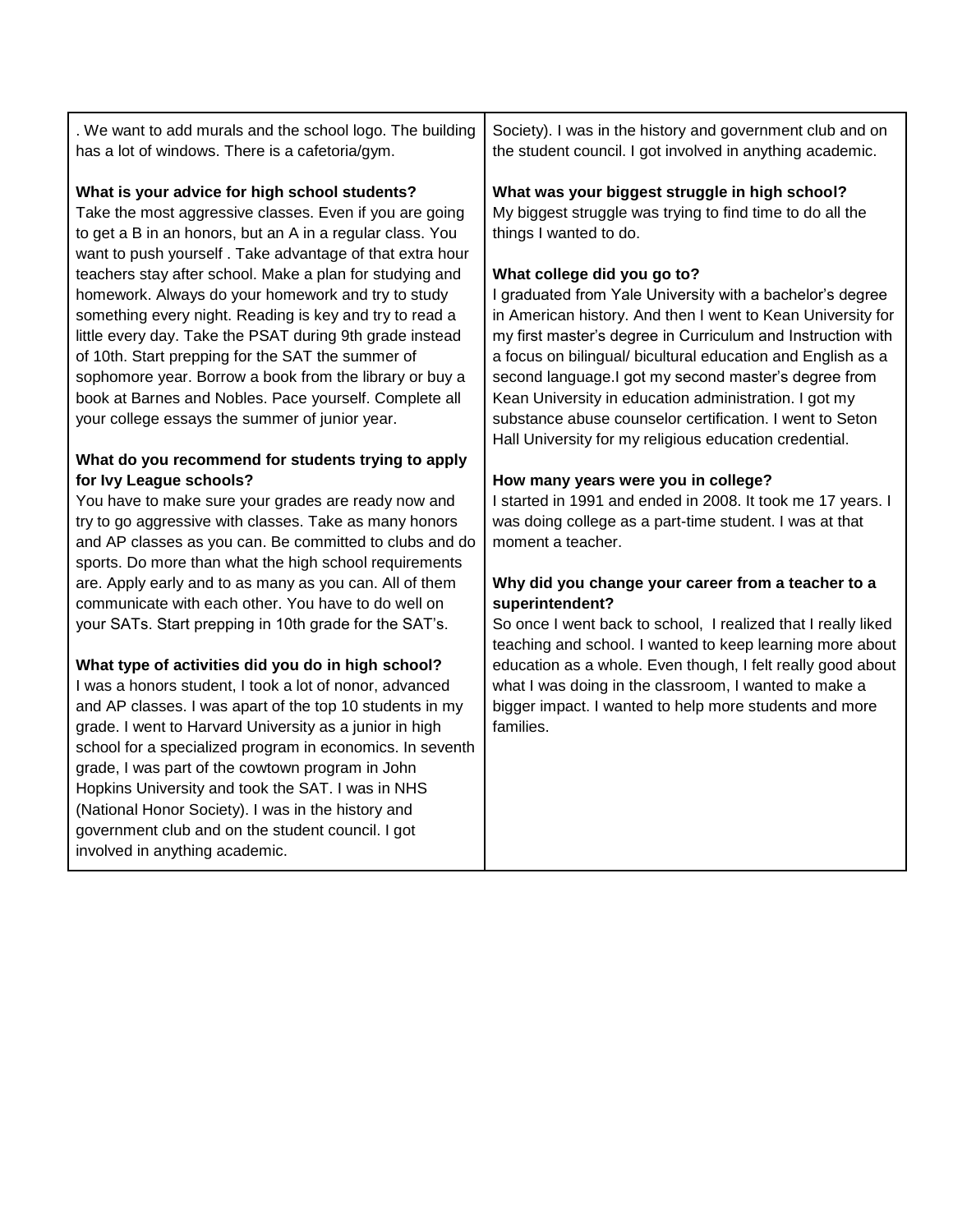### Softball & Baseball Teams Gearing Up

By Tiffany Caba



 AUL high school offers two spring sports--softball and baseball. The coach for varsity softball is Coach Santana and for JV, it is Coach Manley and Coach Donnie. Varsity is going to have 16 games while JV will play eight games. The first game will be on April 2nd at 4 p.m. at the field behind Wendy's.

The coaches for baseball are

Coach Fisher and Coach Santana. Baseball only competes on a varsity level. The team will play 20 games. The first game will be on April 1st at 4 p.m. at Washington Park. There are 15 spots on the roster of each team.



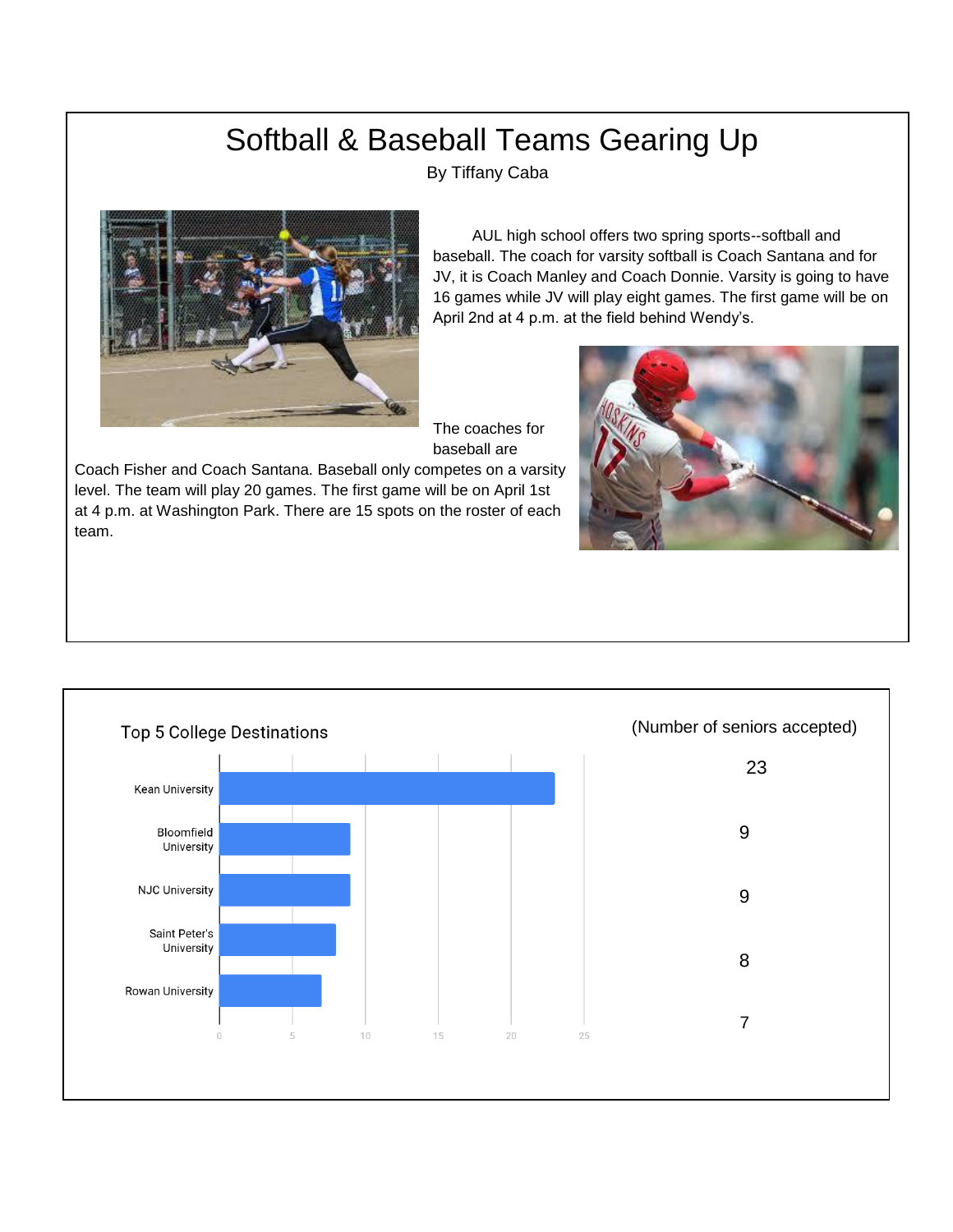## Tips for studying for the SAT

#### By Fanely Caba

SAT season has arrived and many of you are understandably nervous. But it doesn't have to be that way. Here are some tips to help you study for the SATs:

- ❏ Go to the public library and check out some SAT prep books.
- ❏ If you prefer to buy SAT prep books, you can find them at Barnes and Noble.
- ❏ Take the practice tests on Collegeboard.org and khanacademy.org.
- ❏ Use your PSAT results to your advantage.
	- ❏ Look at what your weak points and strong points were.
	- ❏ Practice the areas that you didn't do as well on.
- ❏ Get better at time management.
	- ❏ Time yourself to spend a minute or less on each question.
- ❏ Do a lot of reading each week.
- ❏ Learn new vocabulary words.
- ❏ Familiarize yourself with grammar



## How to get rid of stress?

#### By Fanely Caba

Life can get really busy at times.-- schoolwork, chores, extracurriculars and studying. Juggling many things at a time can lead to stress, but people don't seem to realize there are simple solutions. Here are some ways to get rid of stress:



- ❏ Read a book
- ❏ Do a jigsaw puzzle
- ❏ Play a board game
- ❏ Take a nap
- ❏ Meditate
- ❏ Breathe in and out
- ❏ Exercise
- ❏ Take a walk
- ❏ Go for a run
- ❏ Manage your time better
- ❏ Plan things ahead of time
- ❏ Don't procrastinate as much
- ❏ Limit your breaks to only a few minutes
- ❏ Eat some food/ snacks high in

#### carbohydrates

- ❏ Such as crackers, bananas and apples.
- ❏ Get a good night's sleep

### **SAT Vocabulary Word Search**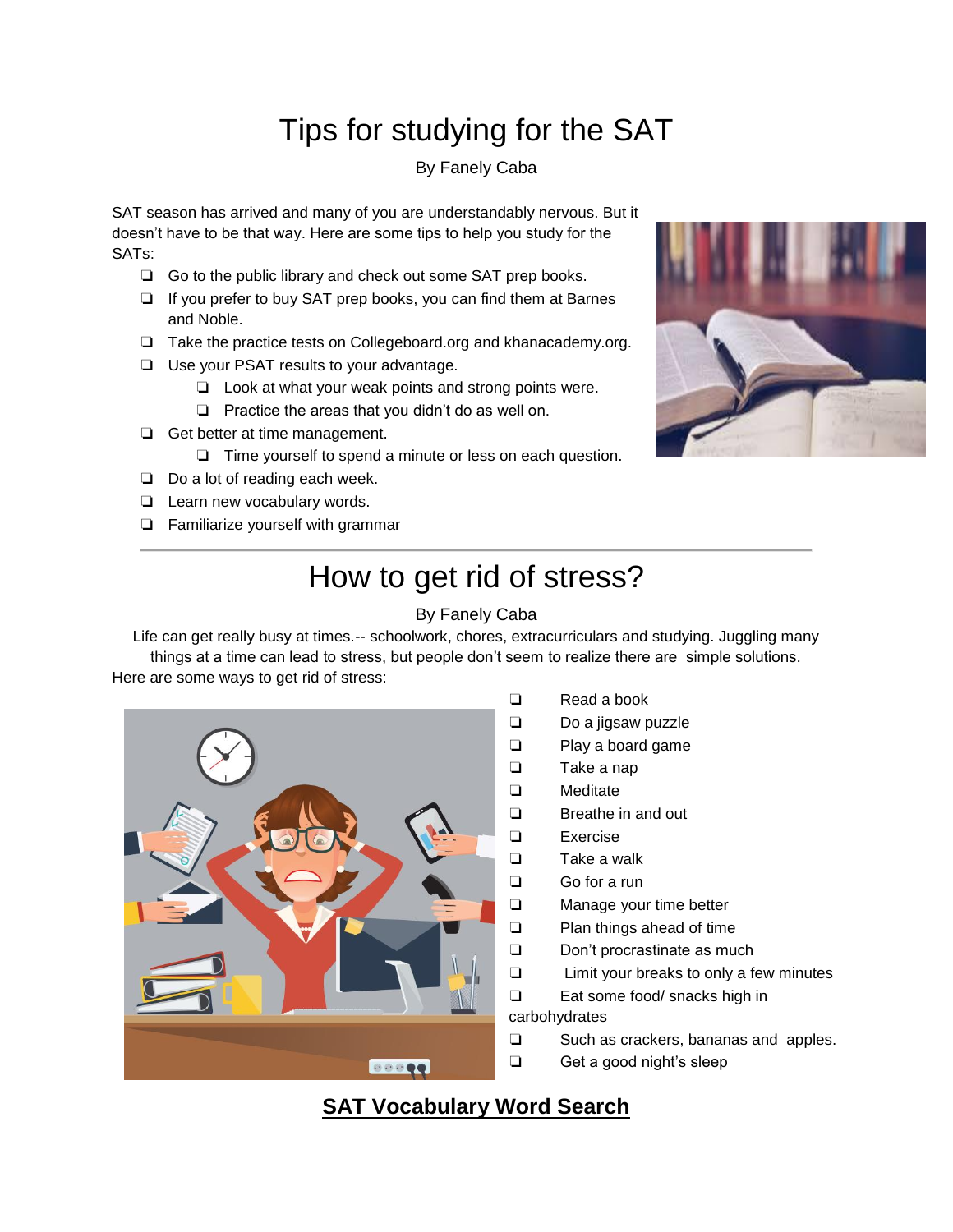| S           | U           | O            | R            | E           | H | $\mathbf C$ | A            | Е            | R            | T            | Е            | Е            | E           | S | E           | Е            | D           | K            | $\overline{\mathsf{V}}$ |
|-------------|-------------|--------------|--------------|-------------|---|-------------|--------------|--------------|--------------|--------------|--------------|--------------|-------------|---|-------------|--------------|-------------|--------------|-------------------------|
| B           | O           | Н            | M            | X           | В | A           | T            | $\mathbf C$  | Z            | D            | L            | L            | X           | U | $\mathbf C$ | $\mathbf v$  | L           | R            | D                       |
| B           | U           | R            | R            | X           | C | M           | L            | K            | K            | $\mathbf O$  | B            | B            | A           | S | $\mathbf c$ | $\mathbf{I}$ | L           | I            | Υ                       |
| Υ           | T           | $\mathbf{I}$ | V            | Е           | R | В           | O            | $\mathbf{I}$ | C            | Н            | A            | A            | C           | N | Е           | T            | L           | U            | L                       |
| E           | C           | N            | Е            | L           | A | V           | $\mathbf{I}$ | B            | M            | A            | L            | $\mathbf{I}$ | E           | Е | N           | A            | G           | Q            | G                       |
| F           | C           | T            | N            | D           | B | G           | F            | F            | Κ            | Е            | $\mathbf{I}$ | T            | R           | S | T           | R            | Е           | Е            | N                       |
| K           | M           | B            | G            | O           | Z | E           | W            | C            | Τ            | G            | C            | $\mathbf{I}$ | B           | N | R           | $\mathbf c$  | N           | $\mathsf{T}$ | L                       |
| Κ           | M           | N            | $\mathbf C$  | B           | R | Y           | E            | A            | A            | S            | N            | P            | A           | O | L           | U            | C           | A            | R                       |
| J           | Q           | J            | U            | O           | D | $\mathbf C$ | R            | L            | D            | U            | O            | B            | T           | C | C           | L            | E           | L            | A                       |
| J           | $\mathbf v$ | O            | C            | E           | F | O           | $\mathbf v$  | U            | S            | $\mathbf O$  | C            | E            | E           | T | N           | X            | N           | D            | P                       |
| Н           | D           | $\mathbf{I}$ | O            | F           | B | A           | O            | X            | $\mathbf c$  | $\mathsf{I}$ | E            | N            | A           | I | Y           | M            | G           | U            | S                       |
| L           | T           | Н            | P            | O           | N | U           | Q            | Q            | D            | N            | R            | E            | R           | B | N           | J            | X           | P            | J                       |
| Y           | M           | T            | R            | L           | M | E           | B            | H            | A            | $\mathbf{I}$ | R            | $\mathsf{V}$ | $\mathbf C$ | U | Y           | Y            | Y           | Е            | $\boldsymbol{X}$        |
| X           | B           | R            | Z            | G           | L | W           | U            | M            | O            | M            | $\mathbf{I}$ | $\mathbf O$  | L           | N | $\mathbf v$ | S            | T           | R            | E                       |
| Z           | O           | $\mathbf{I}$ | C            | A           | V | N           | G            | W            | X            | O            | S            | L            | P           | A | C           | S            | M           | C            | D                       |
| $\mathbf C$ | N           | W            | N            | $\mathbf O$ | F | D           | $\mathbf{I}$ | Q            | $\mathsf{V}$ | N            | C            | E            | H           | Г | T           | $\mathsf{V}$ | D           | A            | D                       |
| G           | Е           | M            | P            | L           | R | L           | C            | A            | L            | G            | F            | N            | U           | U | A           | $\mathbf{I}$ | C           | P            | L                       |
| $\mathbf O$ | M           | N            | $\mathbf{I}$ | P           | O | T           | E            | N            | T            | $\mathbf{I}$ | Е            | T            | $\mathbf O$ | Y | Z           | L            | $\mathbf v$ | X            | S                       |
| N           | S           | N            | R            | O           | F | T           | L            | X            | J            | W            | Н            | D            | Q           | N | K           | W            | D           | X            | K                       |
| M           | Y           | Y            | L            | χ           | E | X           | T            | X            | S            | Z            | U            | $\mathbf{I}$ | A           | P | R           | $\mathbf v$  | Е           | G            | L                       |
|             |             |              |              |             |   |             |              |              |              |              |              |              |             |   |             |              |             |              |                         |

ABYSMAL, AMBIVALENCE, BENEVOLENT, BREVITY, CONSENSUS, CORROBORATE, DILIGENCE, ECCENTRIC, EMPIRICAL, EXACERBATE, FEROCITY, GALVANIZING, IGNOMINIOUS, IRRECONCILABLE, LUCRATIVE, OMNIPOTENT, PITIABLE, QUIRK, REPUDIATE, SPARINGLY, TREACHEROUS, VITAL

**Definitions** 

Abysmal--extremely bad